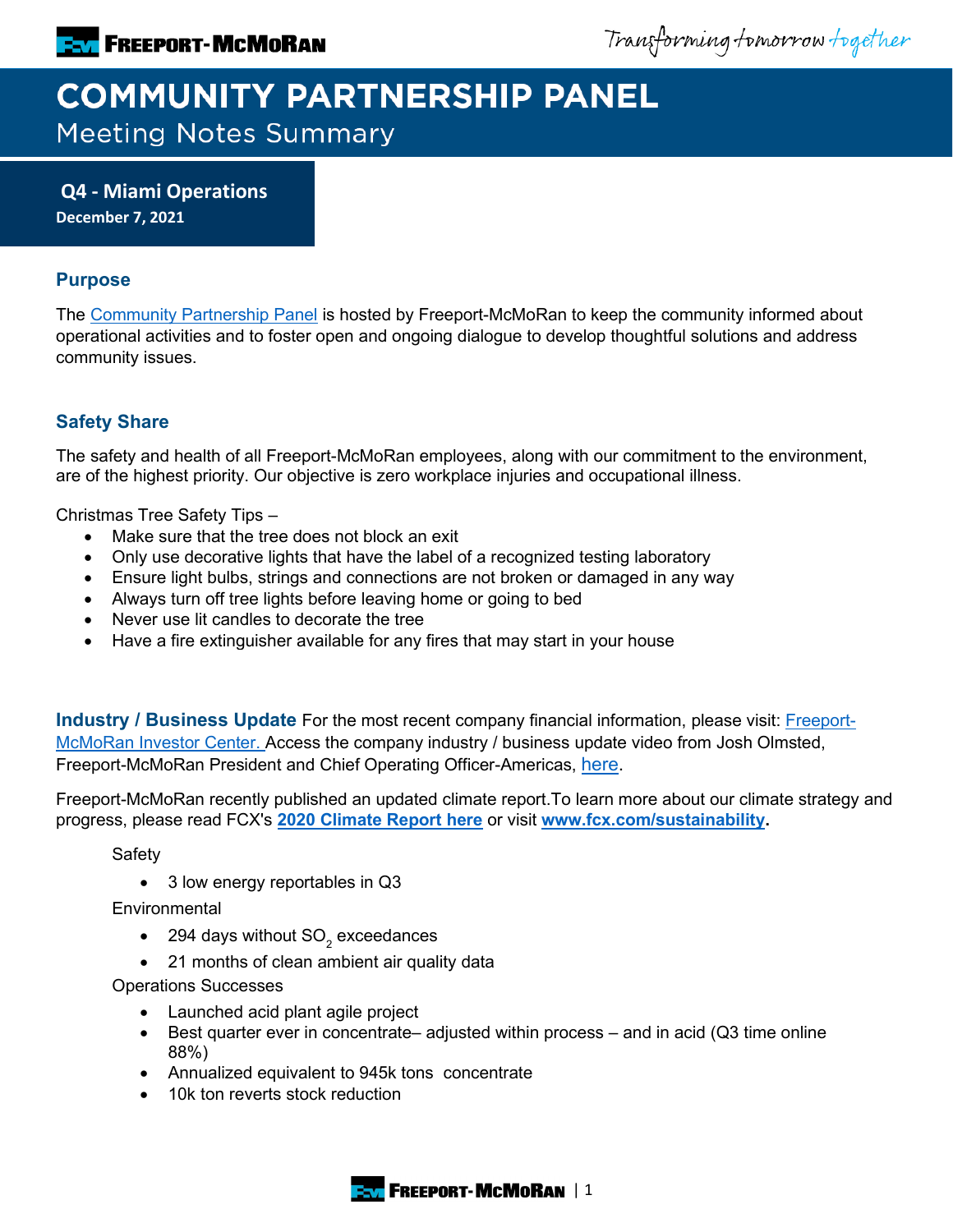- El Paso Refinery: 42 commercial sections
- Deep raff injection test shows 30% increase in PLS grade

Operations – Challenges

- Restricted throughput (16.5 days) due to truck and rail transportation issues
	- $\circ$  Heavy rains at the Telegraph Fire burn scar caused extensive flooding and debris flow
	- $\circ$  Approximately 3,800 tons of mud and debris removed by our personnel

#### **Environmental Update**

Climate Strategy Target – Reduce our GHG emissions by 15% per ton of copper cathode in the Americas by 2030, from our 2018 baseline

The Pathway – Scopes 1 and 2

- Decarbonization of electrical supply
- Energy and asset efficiency
- Electrification
- Process innovation

Miami Operations

- 20-year commitment to purchase power from Saint Solar in Coolidge, Arizona
- Smelter will receive approximately 5% of its electrical energy from Saint
- In the planning stage for organizing sessions for identification of additional energy reduction opportunities

# **Community Engagement / Development Update**

#### **Economic Impact Report**

Shared 2020 Economic Impact Report for Miami operations with a presentation from Gila County Manager, James Menlove showing how the dollars are used locally.

#### **CIF Official Announcement**

Since 2013, more than \$2.2 million has been invested through the Freeport-McMoRan Foundation Community Investment Fund (CIF) in Globe-Miami. In 2021, \$300,000 was awarded to the following grant recipients:

#### **City of Globe -** *Globe Community Center Swimming Pool* **– \$250,000**

• The reopening of the Community Center Pool creates recreational opportunities for residents while also bringing back to life an important community asset.

#### **Gila House -** *Gila Safe Haven Domestic Violence Home* **– \$32,500**

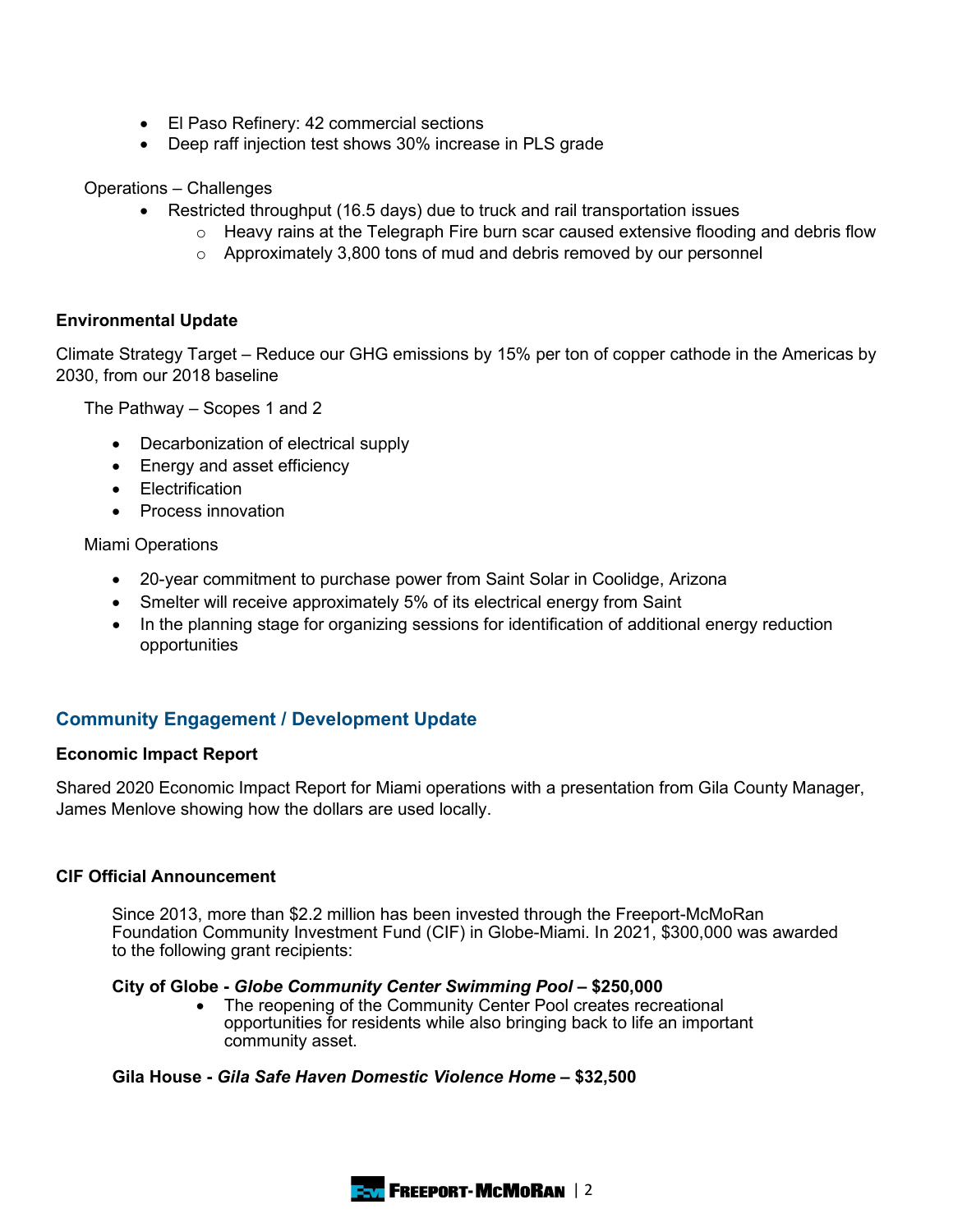• The only resource for domestic violence victims in the region, Gila Safe Haven provides a safe and affirming environment for anyone fleeing violence, where they can live peacefully and pursue vitality.

# **Monsoon Youth Education -** *Sharing is Caring* **– \$17,500**

• Monsoon Youth Education will create community transformation by amplifying young people's voices and encouraging creative expression to help youth realize they have a role to play in community development.

## **Mini-Grant Awards**

The Freeport-McMoRan Foundation, through Mini-Grants for Education awards, invested \$36,000 in our schools in 2021. In all, 67 programs were funded. Congratulations to the following recipients from the Globe-Miami community!

- Charles A. Bejarano Elementary Pre-K Second Grade Reading
- Charles A. Bejarano Elementary Second Grade Reading

## **Social Investing**

During the third quarter of 2021, Miami operations was proud to partner on the following initiatives and projects:

- Bullion Plaza Cultural Center & Museum Digitalization Project
- Gila County Historical Society Old Dominion Mining Days Event
- Cobre Valley Center for the Arts Community Art Installments
- Gila County 4-H Junior Livestock Auction
- Miami High School Girls Basketball Support
- Globe High School Spirit Line

## **2021 United Way Campaign**

Freeport-McMoRan Foundation will match employee gifts with dollars directed to the local United Way. The Foundation will double match donations of \$25 or more up to the first \$1,000 and single match donations of more than \$1,000. In 2021, the United Fund of Globe-Miami received \$578,030 in match from the Freeport-McMoRan Foundation.

## **Bat Education and Outreach Initiative**

Bat Week is an international celebration of bats. Freeport-McMoRan observes Bat / Biodiversity week in October. Our sites engage with students/learners on topics around bat conservation and do activities including STEM lessons, live-bat demonstrations, bat themed crafts and games and agave plantings.

Local Globe-Miami teachers and students participated in the online lessons.

## **Grievance Management System**

Freeport-McMoRan has a process to receive, record and respond to local questions, comments and concerns. We encourage all stakeholders to reach out to us.

- **Talk** with your local Freeport-McMoRan or Community Development representative
- **Call** the Community Information and Grievance Line at 877-629-2609, 24 hours a day, seven days a week (English or Spanish)
- **Email** [communitydevelopment@fmi.com](mailto:communitydevelopment@fmi.com) or via [FreeportInMyCommunity.com/contact](http://freeportinmycommunity.com/contact)
- **Send mail to** *Freeport-McMoRan Community Development – 333 N. Central Ave., Phoenix, AZ, 85004*